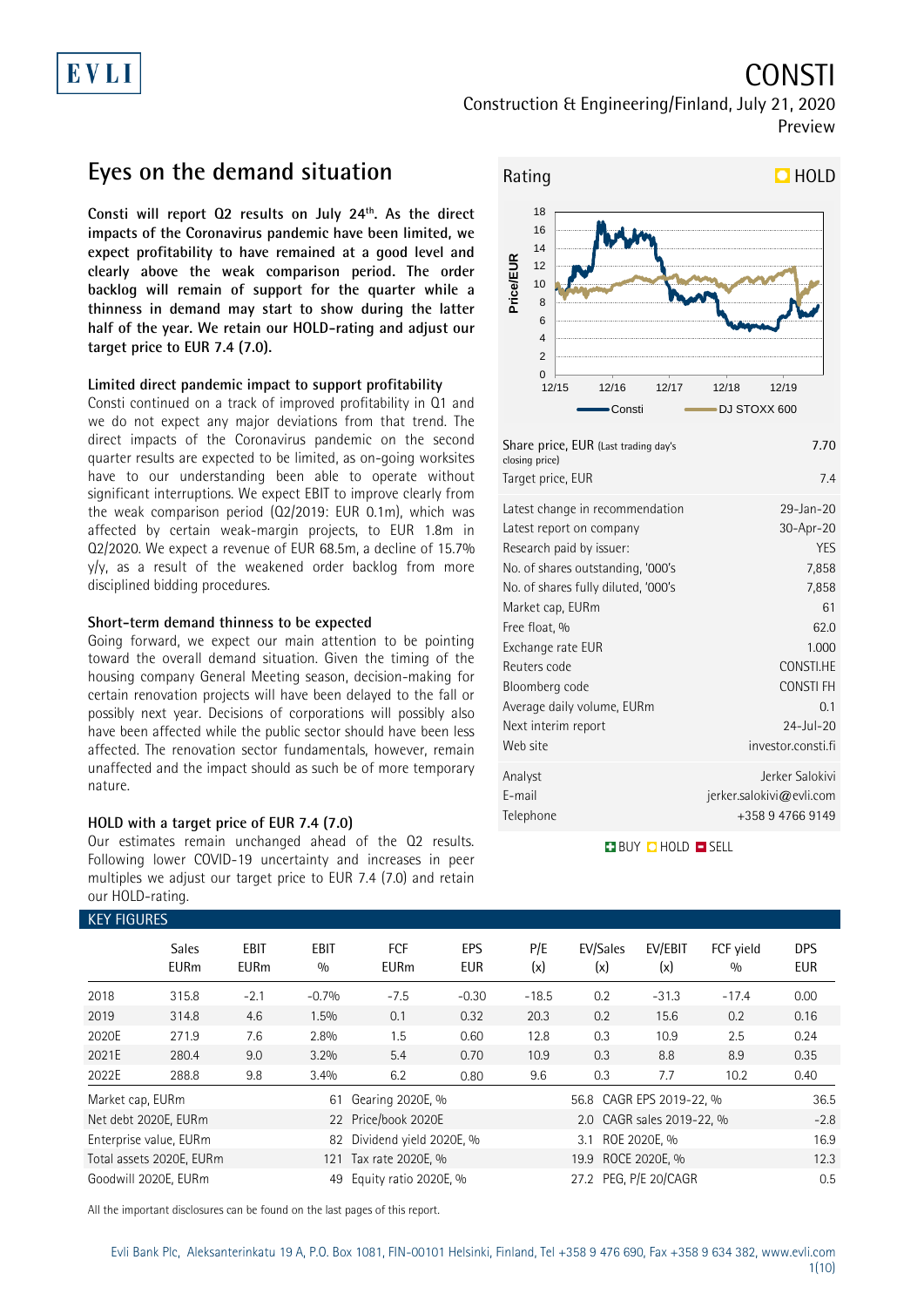# EVLI EQUITY RESEARCH **CONSTI**

## Construction & Engineering/Finland, July 21, 2020 Preview

| VALUATION RESULTS        | <b>BASE CASE DETAILS</b>   | VALUATION ASSUMPTIONS  | ASSUMPTIONS FOR WACC           |      |
|--------------------------|----------------------------|------------------------|--------------------------------|------|
| Current share price      | 7.70 PV of Free Cash Flow  | 67 Long-term growth, % | 1.2 Risk-free interest rate, % | 2.25 |
| DCF share value          | 14.49 PV of Horizon value  | 70 WACC, %             | 8.6 Market risk premium, %     | 5.8  |
| Share price potential, % | 88.2 Unconsolidated equity | 0 Spread, %            | 0.5 Debt risk premium, %       | 3.3  |
| Maximum value            | 15.8 Marketable securities | 10 Minimum WACC, %     | 8.1 Equity beta coefficient    | 1.15 |
| Minimum value            | 13.4 Debt - dividend       | -33 Maximum WACC, %    | 9.1 Target debt ratio, %       | 30   |
| Horizon value, %         | 50.9 Value of stock        | 114 Nr of shares, Mn   | 7.9 Effective tax rate, %      | 20   |

| 2019           | 2020E          | 2021E    | 2022E       | 2023E       |          | 2025E        | 2026E          | 2027E    | 2028E    | 2029E    | Horizon |
|----------------|----------------|----------|-------------|-------------|----------|--------------|----------------|----------|----------|----------|---------|
| 315            | 272            | 280      | 289         | 293         | 298      | 302          | 307            | 311      | 316      | 320      | 323     |
| $-0.3$         | $-13.6$        | 3.1      | 3.0         | 1.5         | 1.5      | 1.5          | 1.5            | 1.5      | 1.5      | 1.2      | 1.2     |
| 5              | 8              | 9        | 10          | 12          | 12       | 12           | 12             | 12       | 13       | 11       | 11      |
| 1.5            | 2.8            | 3.2      | 3.4         | 4.2         | 4.0      | 4.0          | 4.0            | 4.0      | 4.0      | 3.5      | 3.5     |
| 4              | 3              | 3        | 3           | 3           | 4        | 4            | 4              | 4        | 4        | 4        |         |
| 8              | 11             | 12       | 13          | 16          | 15       | 16           | 16             | 16       | 16       | 15       |         |
| $\Omega$       | $-2$           | $-2$     | $-2$        | $-2$        | $-2$     | $-2$         | $-2$           | $-2$     | $-3$     | $-2$     |         |
| $-3$           | $-3$           | $\Omega$ | $\mathbf 0$ | $\mathbf 0$ | $\Omega$ | $\mathbf{0}$ | $\mathbf{0}$   | $\Omega$ | 0        | $\Omega$ |         |
| $-1.7$         | $-0.8$         | $-0.8$   | $-0.8$      | $-0.8$      | $-0.8$   | $-0.8$       | $-0.8$         | $-0.8$   | $-0.8$   | $-0.8$   |         |
| $\Omega$       | $\mathbf 0$    | 0        | 0           | $\mathbf 0$ | 0        | $\mathbf 0$  | 0              | 0        | $\Omega$ | $\Omega$ |         |
| $-3$           | $-2$           | $-2$     | $-2$        | $-2$        | $-2$     | $-2$         | $-2$           | $-2$     | $-2$     | $-2$     |         |
| 1.3            | 1.2            | 1.2      | 1.2         | 1.2         | 1.2      | 1.2          | 1.2            | 1.2      | 1.2      | 1.2      |         |
|                | $\mathbf 0$    | 0        | $\Omega$    | $\Omega$    | $\Omega$ | $\Omega$     | $\Omega$       | $\Omega$ | $\Omega$ | 0        |         |
|                | 0              | 0        | 0           | 0           | 0        | $\Omega$     | 0              | 0        | 0        |          |         |
|                | $\overline{0}$ | 0        | $\Omega$    | $\Omega$    | $\Omega$ | $\Omega$     | $\Omega$       | 0        | $\Omega$ | 0        |         |
| $\overline{2}$ | $\overline{4}$ | 9        | 9           | 12          | 11       | 12           | 12             | 12       | 12       | 11       | 152     |
|                | $\overline{4}$ | 8        | 8           | 9           | 8        | 7            | $\overline{7}$ | 6        | 6        | 5        | 70      |
|                |                |          |             |             |          |              |                |          |          |          |         |
|                | $\overline{4}$ | 8        | 8           | 9           | 8        | 8            | 7              | 7        | 6        | 5        | 78      |
|                | 4              | 8        | 7           | 9           | 8        |              | 7              | 6        | 6        | 5        | 63      |
|                |                |          |             |             |          | 2024E        |                |          |          |          |         |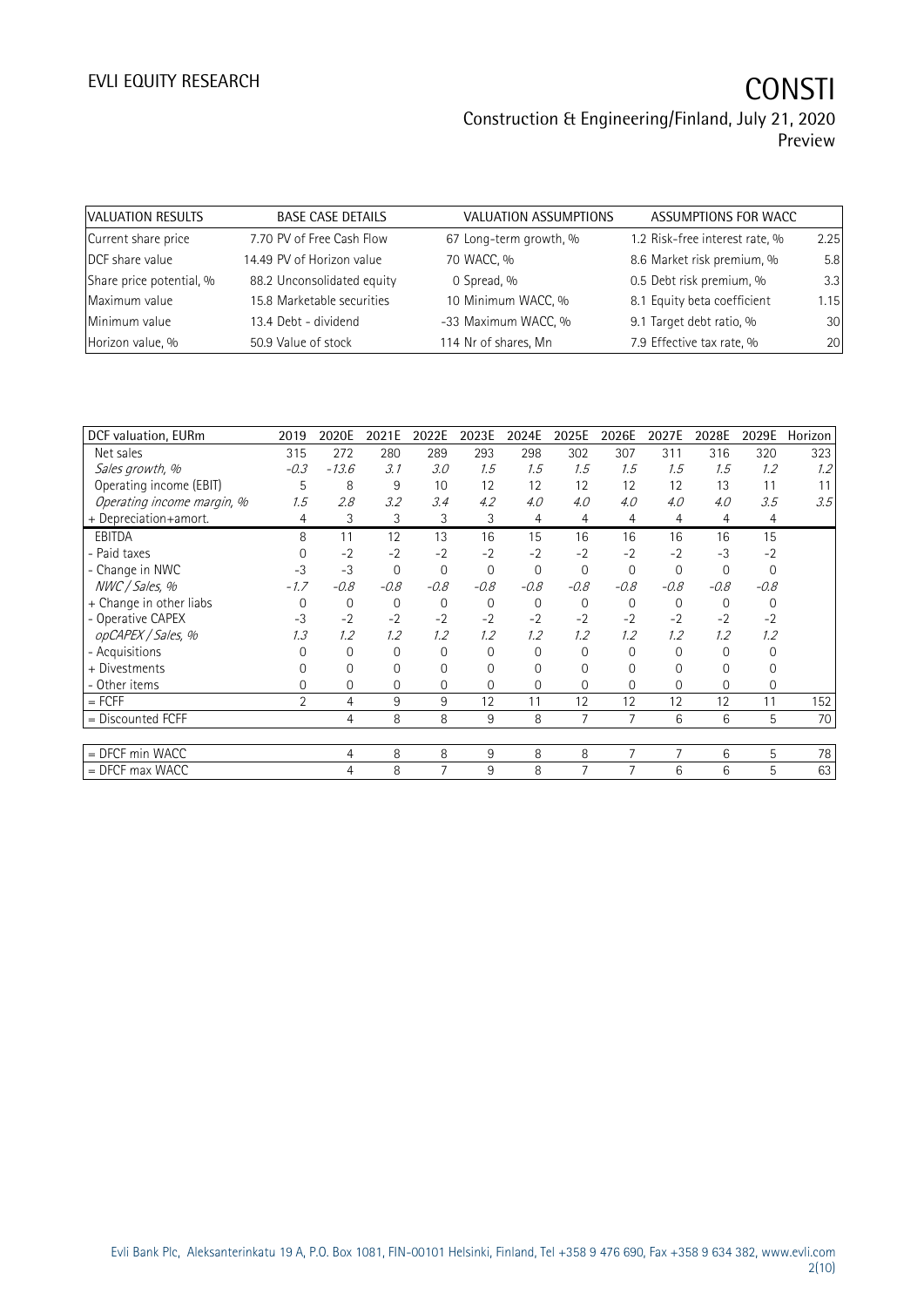# EVLI EQUITY RESEARCH **CONSTI**

## Construction & Engineering/Finland, July 21, 2020 Preview

| <b>INTERIM FIGURES</b>               |         |         |         |         |         |         |         |         |         |         |         |         |
|--------------------------------------|---------|---------|---------|---------|---------|---------|---------|---------|---------|---------|---------|---------|
| EVLI ESTIMATES, EURm                 | 201901  | 201902  | 201903  | 201904  | 2019    | 202001  | 2020Q2E | 2020Q3E | 2020Q4E | 2020E   | 2021E   | 2022E   |
| Net sales                            | 73.5    | 81.2    | 81.8    | 78.3    | 314.8   | 59.0    | 68.5    | 69.9    | 74.4    | 271.9   | 280.4   | 288.8   |
| EBITDA                               | 0.5     | 1.0     | 3.0     | 3.6     | 8.1     | 1.3     | 2.7     | 3.1     | 4.0     | 10.9    | 12.2    | 13.2    |
| EBITDA margin (%)                    | 0.7     | 1.3     | 3.6     | 4.7     | 2.6     | 2.2     | 3.9     | 4.4     | 5.3     | 4.0     | 4.4     | 4.6     |
| EBIT                                 | $-0.4$  | 0.1     | 2.1     | 2.8     | 4.6     | 0.5     | 1.8     | 2.2     | 3.1     | 7.6     | 9.0     | 9.8     |
| EBIT margin (%)                      | $-0.5$  | 0.1     | 2.6     | 3.6     | 1.5     | 0.8     | 2.6     | 3.1     | 4.2     | 2.8     | 3.2     | 3.4     |
| Net financial items                  | $-0.2$  | $-0.4$  | $-0.3$  | $-0.3$  | $-1.2$  | $-0.3$  | $-0.3$  | $-0.3$  | $-0.3$  | $-1.2$  | $-1.6$  | $-1.5$  |
| Pre-tax profit                       | $-0.6$  | $-0.3$  | 1.8     | 2.5     | 3.4     | 0.2     | 1.5     | 1.9     | 2.8     | 6.4     | 7.4     | 8.3     |
| Tax                                  | 0.1     | 0.1     | $-0.4$  | $-0.6$  | $-0.7$  | 0.0     | $-0.3$  | $-0.4$  | $-0.6$  | $-1.3$  | $-1.5$  | $-1.7$  |
| Tax rate (%)                         | 20.1    | 19.6    | 20.0    | 22.2    | 21.6    | 16.9    | 20.0    | 20.0    | 20.0    | 19.9    | 20.0    | 20.0    |
| Net profit                           | $-0.5$  | $-0.3$  | 1.4     | 1.9     | 2.5     | 0.0     | 1.1     | 1.4     | 2.2     | 4.7     | 5.5     | 6.3     |
| <b>EPS</b>                           | $-0.06$ | $-0.04$ | 0.18    | 0.24    | 0.32    | 0.00    | 0.14    | 0.18    | 0.27    | 0.60    | 0.70    | 0.80    |
| EPS adjusted (diluted no. of shares) | $-0.06$ | $-0.04$ | 0.18    | 0.24    | 0.32    | 0.00    | 0.14    | 0.18    | 0.27    | 0.60    | 0.70    | 0.80    |
| Dividend per share                   | 0.00    | 0.00    | 0.00    | 0.00    | 0.16    | 0.00    | 0.00    | 0.00    | 0.00    | 0.24    | 0.35    | 0.40    |
| SALES, EURm                          |         |         |         |         |         |         |         |         |         |         |         |         |
| Housing Companies                    | 28.3    | 27.7    | 30.4    | 24.0    | 110.4   | 16.5    | 20.4    | 21.3    | 21.4    | 79.5    | 82.4    | 84.9    |
| Corporations                         | 27.6    | 31.7    | 27.9    | 31.8    | 119.1   | 20.8    | 23.9    | 24.2    | 26.3    | 95.1    | 96.8    | 99.7    |
| <b>Public Sector</b>                 | 5.3     | 8.3     | 10.5    | 9.8     | 33.9    | 9.4     | 10.8    | 10.9    | 11.9    | 43.1    | 46.4    | 47.7    |
| <b>Building Technology</b>           | 16.4    | 18.8    | 18.0    | 16.6    | 69.7    | 15.5    | 16.9    | 17.1    | 18.6    | 68.1    | 69.5    | 71.6    |
| Elimination                          | $-4.1$  | $-5.2$  | $-5.0$  | $-3.9$  | $-18.2$ | $-3.0$  | $-3.5$  | $-3.5$  | $-3.8$  | $-13.8$ | $-14.6$ | $-15.1$ |
| Total                                | 73.5    | 81.2    | 81.8    | 78.3    | 314.8   | 59.0    | 68.5    | 69.9    | 74.4    | 271.9   | 280.4   | 288.8   |
| SALES GROWTH, Y/Y %                  |         |         |         |         |         |         |         |         |         |         |         |         |
| Housing Companies                    | 58.6    | 10.2    | 4.9     | $-25.9$ | 5.8     | $-41.9$ | $-26.4$ | $-30.0$ | $-10.8$ | $-28.0$ | 3.6     | 3.0     |
| Corporations                         | 6.4     | $-4.3$  | $-15.9$ | $-24.3$ | $-11.3$ | $-24.8$ | $-24.7$ | $-13.5$ | $-17.3$ | $-20.1$ | 1.8     | 3.0     |
| <b>Public Sector</b>                 | 75.1    | 116.8   | 161.4   | 36.6    | 88.0    | 77.7    | 30.7    | 3.8     | 22.0    | 27.1    | 7.7     | 3.0     |
| <b>Building Technology</b>           | $-8.4$  | $-6.9$  | 7.2     | $-18.5$ | $-7.2$  | $-5.5$  | $-9.9$  | $-5.0$  | 12.1    | $-2.4$  | 2.1     | 3.0     |
| Elimination                          | 67.8    | 16.8    | 24.5    | $-23.5$ | 13.6    | $-26.8$ | $-33.2$ | $-29.3$ | $-2.6$  | $-24.1$ | 5.7     | $3.0\,$ |
| Total                                | 18.0    | 4.4     | 3.7     | $-19.1$ | $-0.3$  | $-19.7$ | $-15.7$ | $-14.5$ | $-4.9$  | $-13.6$ | 3.1     | $3.0\,$ |
| EBIT, EURm                           |         |         |         |         |         |         |         |         |         |         |         |         |
| Group                                | $-0.4$  | 0.1     | 2.1     | 2.8     | 4.6     | 0.5     | 1.8     | 2.2     | 3.1     | 7.6     | 9.0     | 9.8     |
| Total                                | $-0.4$  | 0.1     | 2.1     | 2.8     | 4.6     | 0.5     | 1.8     | 2.2     | 3.1     | 7.6     | 9.0     | $9.8\,$ |
| EBIT margin, %                       |         |         |         |         |         |         |         |         |         |         |         |         |
| <b>Total</b>                         | $-0.5$  | 0.1     | 2.6     | 3.6     | 1.5     | 0.8     | 2.6     | 3.1     | 4.2     | 2.8     | 3.2     | 3.4     |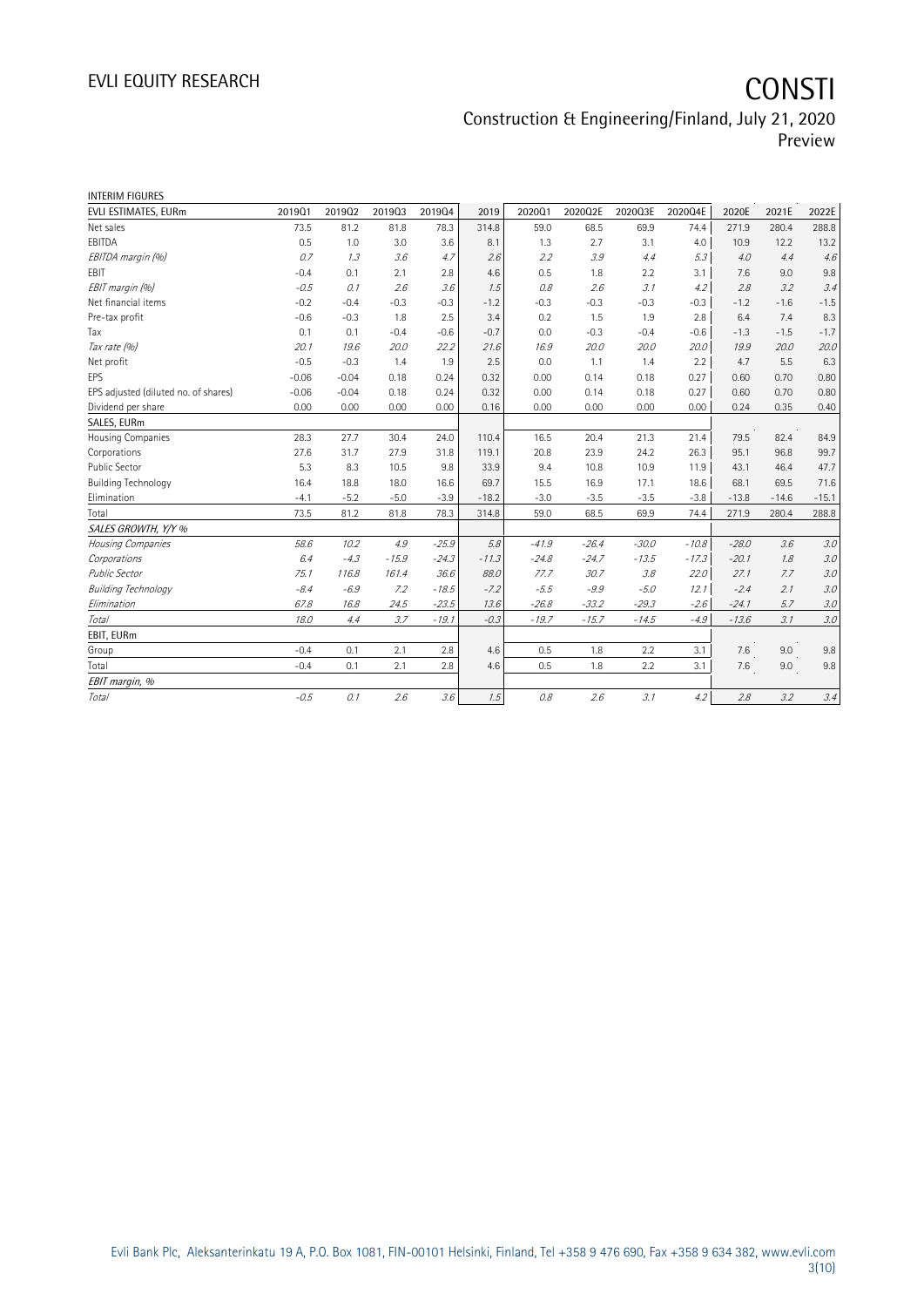# EVLI EQUITY RESEARCH **CONSTI**

## Construction & Engineering/Finland, July 21, 2020 Preview

| INCOME STATEMENT, EURm                   | 2015                | 2016                | 2017                | 2018           | 2019            | 2020E               | 2021E               | 2022E          |
|------------------------------------------|---------------------|---------------------|---------------------|----------------|-----------------|---------------------|---------------------|----------------|
| Sales                                    | 256.2               | 261.5               | 300.2               | 315.8          | 314.8           | 271.9               | 280.4               | 288.8          |
| Sales growth (%)                         | 18.6                | 2.1                 | 14.8                | 5.2            | $-0.3$          | $-13.6$             | 3.1                 | 3.0            |
| EBITDA                                   | 12.6                | 13.1                | 1.7                 | $-0.5$         | 8.1             | 10.9                | 12.2                | 13.2           |
| EBITDA margin (%)                        | 4.9                 | 5.0                 | 0.6                 | $-0.1$         | 2.6             | 4.0                 | 4.4                 | 4.6            |
| Depreciation                             | $-2.1$              | $-2.1$              | $-2.1$              | $-1.7$         | $-3.5$          | $-3.4$              | $-3.2$              | $-3.4$         |
| EBITA                                    | 10.5                | 10.9                | $-0.4$              | $-2.1$         | 4.6             | 7.6                 | 9.0                 | 9.8            |
| Goodwill amortization / writedown        | 0.0                 | 0.0                 | 0.0                 | 0.0            | 0.0             | 0.0                 | 0.0                 | 0.0            |
| EBIT                                     | 10.5                | 10.9                | $-0.4$              | $-2.1$         | 4.6             | 7.6                 | 9.0                 | 9.8            |
| EBIT margin (%)                          | 4.1                 | 4.2                 | $-0.1$              | $-0.7$         | 1.5             | 2.8                 | 3.2                 | 3.4            |
| Reported EBIT                            | 8.4                 | 10.9                | $-0.4$              | $-2.1$         | 4.6             | 7.6                 | 9.0                 | 9.8            |
| EBIT margin (reported) (%)               | 3.3                 | 4.2                 | $-0.1$              | $-0.7$         | 1.5             | 2.8                 | 3.2                 | 3.4            |
| Net financials                           | $-4.4$              | $-0.9$              | $-0.8$              | $-0.7$         | $-1.2$          | $-1.2$              | $-1.6$              | $-1.5$         |
| Pre-tax profit                           | 6.2                 | 10.1                | $-1.2$              | $-2.8$         | 3.4             | 6.4                 | 7.4                 | 8.3            |
| Taxes                                    | $-0.8$              | $-2.1$              | 0.1                 | 0.5            | $-0.7$          | $-1.3$              | $-1.5$              | $-1.7$         |
| Minority shares                          | 0.0                 | 0.0                 | 0.0                 | 0.0            | 0.0             | 0.0                 | 0.0                 | 0.0            |
| Net profit                               | 3.3                 | 8.0                 | $-1.1$              | $-2.3$         | 2.5             | 4.7                 | 5.5                 | 6.3            |
| Cash NRIs                                | $-2.1$              | 0.0                 | 0.0                 | 0.0            | 0.0             | 0.0                 | 0.0                 | 0.0            |
| Non-cash NRIs                            | 0.0                 | 0.0                 | 0.0                 | 0.0            | 0.0             | 0.0                 | 0.0                 | 0.0            |
| <b>BALANCE SHEET, EURm</b>               |                     |                     |                     |                |                 |                     |                     |                |
| Assets                                   |                     |                     |                     |                |                 |                     |                     |                |
| Fixed assets                             | $\,6$               | $\,6\,$             | 5                   | $\overline{4}$ | $\overline{4}$  | $\overline{4}$      | $\overline{4}$      | $\overline{4}$ |
| Goodwill                                 | 43                  | 44                  | 49                  | 49             | 49              | 49                  | 49                  | 49             |
| Right of use assets                      | $\mathsf{O}\xspace$ | $\mathbf 0$         | $\mathbf 0$         | $\overline{4}$ | 3               | $\mathfrak{Z}$      | 3                   | 3              |
| Inventory                                | $\mathbf{1}$        | $\mathbf{1}$        | $\mathbf{1}$        | 1              | $\overline{1}$  | $\mathbf{1}$        | $\mathbf{1}$        | $\mathbf{1}$   |
| Receivables                              | 36                  | 39                  | 36                  | 53             | 50              | 49                  | 50                  | 52             |
| Liquid funds                             | $\overline{4}$      | $9\,$               | 10                  | 3              | 10              | 15                  | 15                  | 16             |
| Total assets                             | 91                  | 98                  | 101                 | 115            | 117             | 121                 | 123                 | 125            |
| Liabilities                              |                     |                     |                     |                |                 |                     |                     |                |
| Shareholder's equity                     | 25                  | 30                  | 25                  | 23             | 26              | 30                  | 33                  | 37             |
| Minority interest                        | $\mathsf{O}\xspace$ | $\mathbf 0$         | $\mathbf 0$         | $\mathbf 0$    | $\mathbf 0$     | $\mathsf{O}\xspace$ | $\mathbf 0$         | $\mathbf 0$    |
| Convertibles                             | $\overline{0}$      | $\mathbf 0$         | $\mathbf{0}$        | $\mathbf 0$    | 3               | 3                   | 3                   | 3              |
| Lease liabilities                        | $\mathsf{O}\xspace$ | $\mathbf 0$         | $\mathsf{O}\xspace$ | $\overline{4}$ | $\overline{4}$  | 3                   | 3                   | 3              |
| Deferred taxes                           | $\mathbf 0$         | $\mathbf 0$         | $\mathbf 0$         | $\mathbf 0$    | $\mathbf 0$     | $\mathbb O$         | $\mathbf 0$         | $\overline{0}$ |
| Interest bearing debt                    | 21                  | 21                  | 22                  | 23             | 25              | 31                  | 28                  | 25             |
| Non-interest bearing current liabilities | 43                  | 46                  | 52                  | 62             | 56              | 52                  | 53                  | 55             |
| Other interest-free debt                 | $\mathbf 0$         | $\mathbf 0$         | $\mathbf 0$         | $\mathbf 0$    | $\mathbf 0$     | $\mathbf 0$         | $\mathbf 0$         | $\mathbf 0$    |
| Total liabilities                        | 91                  | 98                  | 101                 | 115            | 117             | 121                 | 123                 | 125            |
| CASH FLOW, EURm                          |                     |                     |                     |                |                 |                     |                     |                |
| + EBITDA                                 | 13                  | 13                  | $\overline{2}$      | $\mathbf 0$    | 8               | 11                  | 12                  | 13             |
| - Net financial items                    | $-4$                | $-1$                | $-1$                | $-1$           | $-1$            | $-1$                | $-2$                | $-1$           |
| - Taxes                                  | $-1$                | $-1$                | $-1$                | $\mathbf 0$    | $\mathbf 0$     | $-1$                | $-1$                | $-2$           |
| - Increase in Net Working Capital        | $\sqrt{2}$          | $\mathbb O$         | $9\,$               | $-5$           | $-3$            | $-3$                | $\mathsf{O}\xspace$ | $\mathbf 0$    |
| +/- Other                                | $-2$                | $\mathbf 0$         | $\mathbf 0$         | $\mathbf 0$    | $\mathbf 0$     | $\mathbf 0$         | $\mathbf 0$         | $\mathbf 0$    |
| = Cash flow from operations              | $\overline{7}$      | 11                  | 9                   | $-7$           | $\overline{4}$  | $\overline{5}$      | 9                   | 10             |
| - Capex                                  | $-1$                | $-2$                | $-1$                | $-1$           | $-4$            | $-3$                | -3                  | $-4$           |
| - Acquisitions                           | $\overline{0}$      | $-1$                | $-4$                | $\mathbf{0}$   | $\mathbf{0}$    | $\mathbf{0}$        | $\mathbf 0$         | $\overline{0}$ |
| + Divestments                            | $\mathsf{O}\xspace$ | $\mathbf 0$         | 1                   | $\mathbf{1}$   | $\mathbf 0$     | $\mathbf 0$         | $\mathbf 0$         | $\mathbf 0$    |
| = Free cash flow                         | 6                   | 8                   | 4                   | -8             | $\mathbf 0$     | $\overline{2}$      | 5                   | 6              |
| +/- New issues/buybacks                  | 21                  | $\mathsf{O}\xspace$ | 1                   | $\mathbf 0$    | $\mathbf 0$     | $\mathbb O$         | 0                   | $\mathbf 0$    |
| - Paid dividend                          | $\overline{0}$      | -3                  | $-4$                | $\mathbf 0$    | $\mathbf 0$     | $-1$                | $-2$                | $-3$           |
| +/- Other                                | $-33$               | $\mathbf 0$         | $-1$                | $\mathbf{1}$   | $6\phantom{1}6$ | 5                   | $-3$                | $-3$           |
| Change in cash                           | $-6$                | 5                   | $\Omega$            | $-6$           | $\overline{7}$  | 5                   | $\mathbf 0$         | $\mathbf 0$    |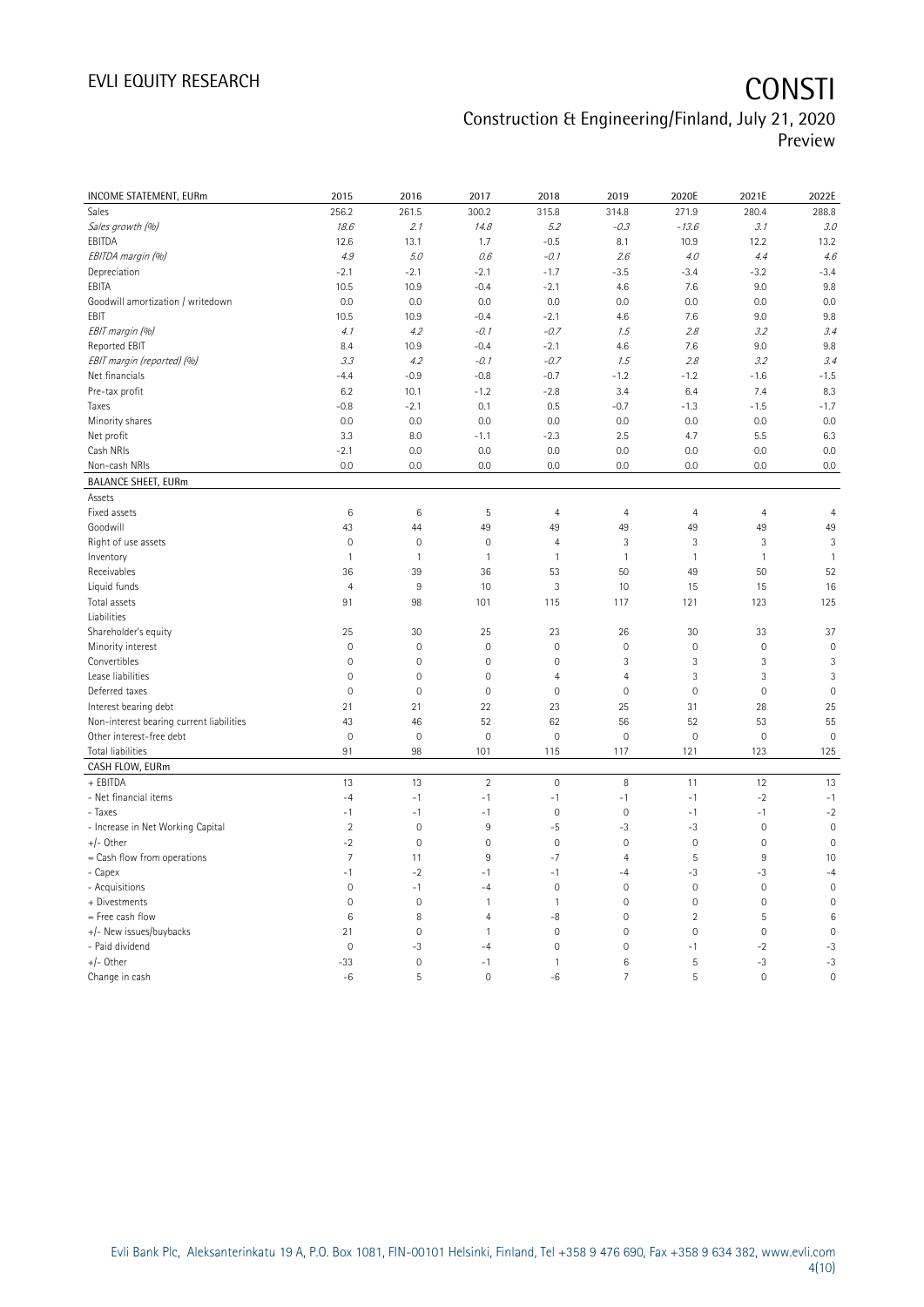| <b>KEY FIGURES</b>                             | 2016   | 2017           | 2018                | 2019           | 2020E   | 2021E          | 2022E  |
|------------------------------------------------|--------|----------------|---------------------|----------------|---------|----------------|--------|
| M-cap                                          | 112    | 66             | 43                  | 50             | 61      | 61             | 61     |
| Net debt (excl. convertibles)                  | 12     | 12             | 23                  | 19             | 19      | 15             | 12     |
| Enterprise value                               | 125    | 78             | 67                  | 72             | 82      | 79             | 75     |
| Sales                                          | 262    | 300            | 316                 | 315            | 272     | 280            | 289    |
| EBITDA                                         | 13     | $\overline{2}$ | $\mathsf{O}\xspace$ | 8              | 11      | 12             | 13     |
| EBIT                                           | 11     | $\mathbf 0$    | $-2$                | 5              | $\, 8$  | 9              | 10     |
| Pre-tax                                        | 10     | $-1$           | $-3$                | 3              | $\,6\,$ | $\overline{7}$ | 8      |
| Earnings                                       | 8      | $-1$           | $-2$                | $\overline{2}$ | 5       | 6              | 6      |
| Equity book value (excl. minorities)           | 30     | 25             | 23                  | 26             | 30      | 33             | 37     |
| Valuation multiples                            |        |                |                     |                |         |                |        |
| EV/sales                                       | 0.5    | 0.3            | 0.2                 | 0.2            | 0.3     | 0.3            | 0.3    |
| EV/EBITDA                                      | 9.5    | 45.3           | $-143.6$            | 8.9            | 7.5     | 6.4            | 5.7    |
| EV/EBITA                                       | 11.4   | $-207.0$       | $-31.3$             | 15.6           | 10.9    | 8.8            | 7.7    |
| EV/EBIT                                        | 11.4   | $-207.0$       | $-31.3$             | 15.6           | 10.9    | 8.8            | 7.7    |
| EV/OCF                                         | 11.7   | 8.8            | $-9.9$              | 19.7           | 17.1    | 8.9            | 7.8    |
| EV/FCFF                                        | 13.8   | 14.9           | $-9.6$              | 31.9           | 20.4    | 9.3            | 8.2    |
| P/FCFE                                         | 13.5   | 14.6           | $-5.7$              | 523.9          | 40.1    | 11.2           | 9.8    |
| P/E                                            | 14.1   | $-61.0$        | $-18.5$             | 20.3           | 12.8    | 10.9           | 9.6    |
| P/B                                            | 3.8    | 2.6            | 1.8                 | 1.9            | 2.0     | 1.8            | 1.6    |
| Target EV/EBITDA                               | 0.0    | 0.0            | 0.0                 | 0.0            | 7.3     | 6.2            | 5.6    |
| Target EV/EBIT                                 | 0.0    | 0.0            | 0.0                 | 0.0            | 10.6    | 8.5            | 7.5    |
| Target EV/FCF                                  | $O.O$  | 0.0            | 0.0                 | $O.O$          | 52.9    | 14.2           | 11.8   |
| Target P/B                                     | $O.O$  | 0.0            | 0.0                 | 0.0            | 2.0     | 1.7            | 1.6    |
| Target P/E                                     | 0.0    | 0.0            | 0.0                 | 0.0            | 12.3    | 10.5           | 9.2    |
| Per share measures                             |        |                |                     |                |         |                |        |
| Number of shares                               | 7,621  | 7,621          | 7,858               | 7,858          | 7,858   | 7,858          | 7,858  |
| Number of shares (diluted)                     | 7,621  | 7,621          | 7,858               | 7,858          | 7,858   | 7,858          | 7,858  |
| EPS                                            | 1.05   | $-0.14$        | $-0.30$             | 0.32           | 0.60    | 0.70           | 0.80   |
| Operating cash flow per share                  | 1.40   | 1.16           | $-0.85$             | 0.47           | 0.61    | 1.13           | 1.24   |
| Free cash flow per share                       | 1.09   | 0.59           | $-0.96$             | 0.01           | 0.19    | 0.69           | 0.78   |
| Book value per share                           | 3.89   | 3.32           | 2.98                | 3.33           | 3.77    | 4.23           | 4.68   |
| Dividend per share                             | 0.54   | 0.00           | 0.00                | 0.16           | 0.24    | 0.35           | 0.40   |
| Dividend payout ratio, %                       | 51.5   | 0.0            | 0.0                 | 50.8           | 40.0    | 50.0           | 50.0   |
| Dividend yield, %                              | 3.7    | 0.0            | 0.0                 | 2.5            | 3.1     | 4.6            | 5.2    |
| FCF yield, %                                   | 7.4    | 6.8            | $-17.4$             | 0.2            | 2.5     | 8.9            | 10.2   |
| Efficiency measures                            |        |                |                     |                |         |                |        |
| ROE                                            | 29.5   | $-3.9$         | $-9.6$              | 10.0           | 16.9    | 17.6           | 18.0   |
| <b>ROCE</b>                                    | 22.7   | $-0.6$         | $-4.2$              | 8.6            | 12.3    | 13.7           | 14.8   |
| Financial ratios                               |        |                |                     |                |         |                |        |
| Inventories as % of sales                      | 0.2    | 0.2            | 0.2                 | 0.2            | 0.2     | 0.2            | 0.2    |
| Receivables as % of sales                      | 14.7   | 12.1           | 16.8                | 15.8           | 18.0    | 18.0           | 18.0   |
| Non-interest bearing liabilities as % of sales | 17.5   | 17.3           | 19.5                | 17.8           | 19.0    | 19.0           | 19.0   |
| NWC/sales, %                                   | $-2.6$ | $-5.0$         | $-2.5$              | $-1.7$         | $-0.8$  | $-0.8$         | $-0.8$ |
| Operative CAPEX/sales, %                       | 0.7    | 0.5            | 0.4                 | 1.3            | 1.2     | 1.2            | 1.2    |
| CAPEX/sales (incl. acquisitions), %            | 0.4    | $-0.8$         | 0.4                 | 1.3            | 1.2     | 1.2            | 1.2    |
| FCFF/EBITDA                                    | 0.7    | 3.0            | 15.0                | 0.3            | 0.4     | 0.7            | 0.7    |
| Net debt/EBITDA, book-weighted                 | 0.9    | 7.0            | $-50.5$             | 2.3            | 1.7     | 1.2            | 0.9    |
| Debt/equity, market-weighted                   | 0.2    | 0.3            | 0.5                 | 0.5            | 0.5     | 0.5            | 0.4    |
| Equity ratio, book-weighted                    | 34.8   | 28.8           | 24.4                | 29.8           | 27.2    | 29.7           | 32.0   |
| Gearing, %                                     | 40.8   | 47.7           | 100.0               | 64.4           | 56.8    | 41.5           | 29.3   |
|                                                |        |                |                     |                |         |                |        |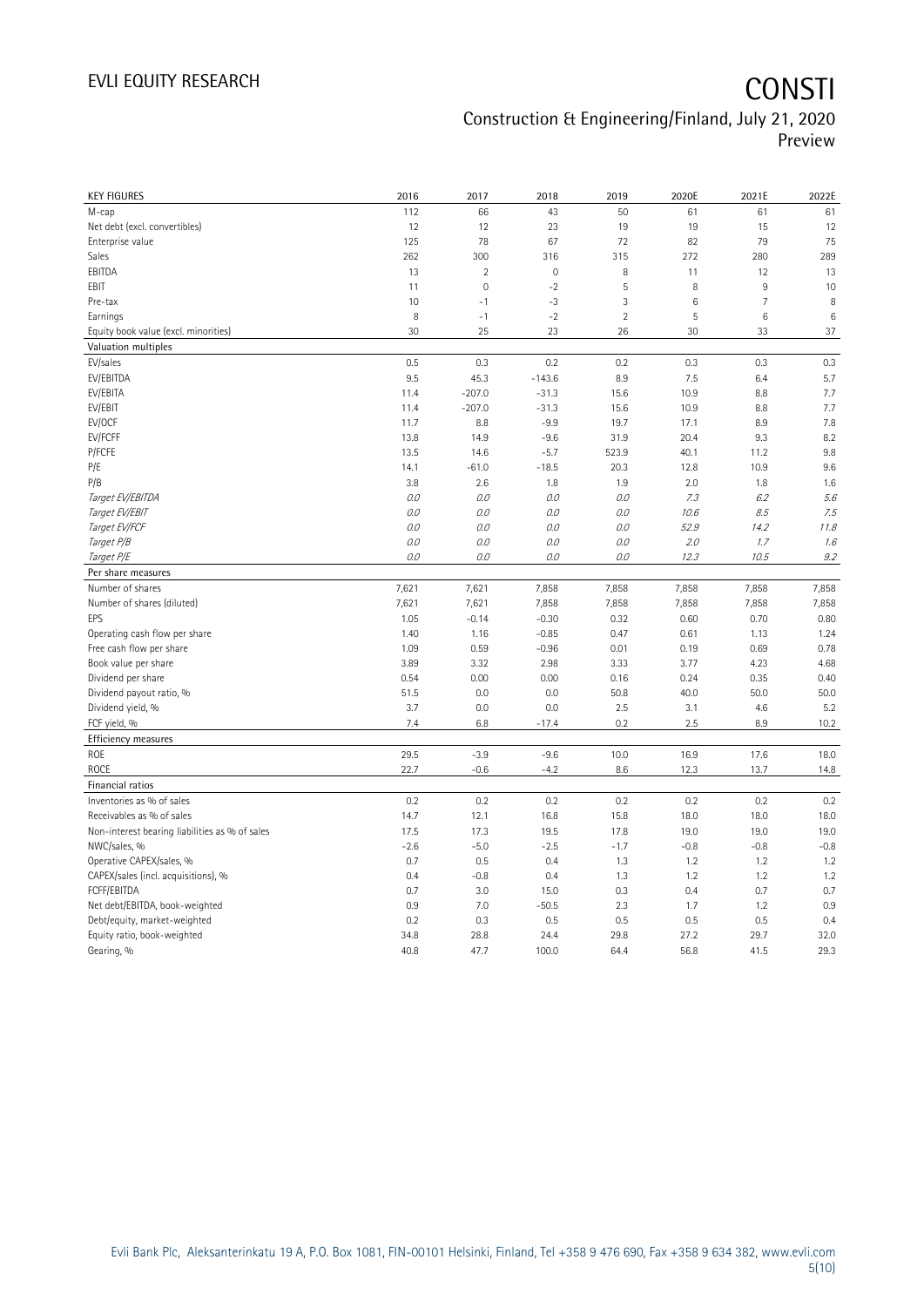COMPANY DESCRIPTION: Consti is one of the leading renovation and technical service companies in Finland. Consti has a comprehensive service offering covering technical building services, residential pipeline renovation, renovation contracting, building facade repair and maintenance, and other renovation and technical services for residential and non-residential properties. Consti was established in 2008 to meet the growing need for repair and construction work.

INVESTMENT CASE: Consti should seek to regain healthier levels of profitability after a period of weaker profitability during the past few years driven by a number of weak margin projects. Reorganisations and more disciplined bidding procedures support the profitability outlook, although the latter has had an unfavourable impact on the order backlog. In the near-term the decline in order backlog along with an anticipated increase in competition following a slow-down in new construction volumes pose growth challenges. The long-term market outlook, however, remains favourable due to among other things a large aging building stock, and the renovation market is expected to see steady growth.

| <b>OWNERSHIP STRUCTURE</b>        | <b>SHARES</b> | <b>EURm</b> | 0/0   |
|-----------------------------------|---------------|-------------|-------|
| Lujatalo Oy                       | 790,000       | 6.083       | 10.1% |
| Korkeela Esa Sakari               | 434,133       | 3.343       | 5.5%  |
| Evli Finnish Small Cap Fund       | 434,000       | 3.342       | 5.5%  |
| Heikintorppa Oy                   | 385,000       | 2.964       | 4.9%  |
| Wipunen varainhallinta Oy         | 385,000       | 2.964       | 4.9%  |
| Kivi Risto Juhani                 | 379,758       | 2.924       | 4.8%  |
| Danske Invest Finnish Equity Fund | 338,708       | 2.608       | 4.3%  |
| Kalervo Markku                    | 299,128       | 2.303       | 3.8%  |
| Korkeela Antti Petteri            | 276,894       | 2.132       | 3.5%  |
| Mutual Fund eQ Nordic Small Cap   | 206,609       | 1.591       | 2.6%  |
| Ten largest                       | 3,929,230     | 30.255      | 50%   |
| Residual                          | 3,929,037     | 30.254      | 50%   |
| Total                             | 7,858,267     | 60.509      | 100%  |

| <b>EARNINGS CALENDAR</b> |           |
|--------------------------|-----------|
| July 24, 2020            | Q2 report |
| October 28, 2020         | Q3 report |
|                          |           |
|                          |           |
| OTHER EVENTS             |           |
| April 06, 2020           | AGM       |
|                          |           |

### COMPANY MISCELLANEOUS

CFO: Joni Sorsanen Tel: +358 10 288 6000 IR: Ismo Heikkilä

CEO: Esa Korkeela **Hopeatie 2, 6. krs, 00440 Helsinki, Finland**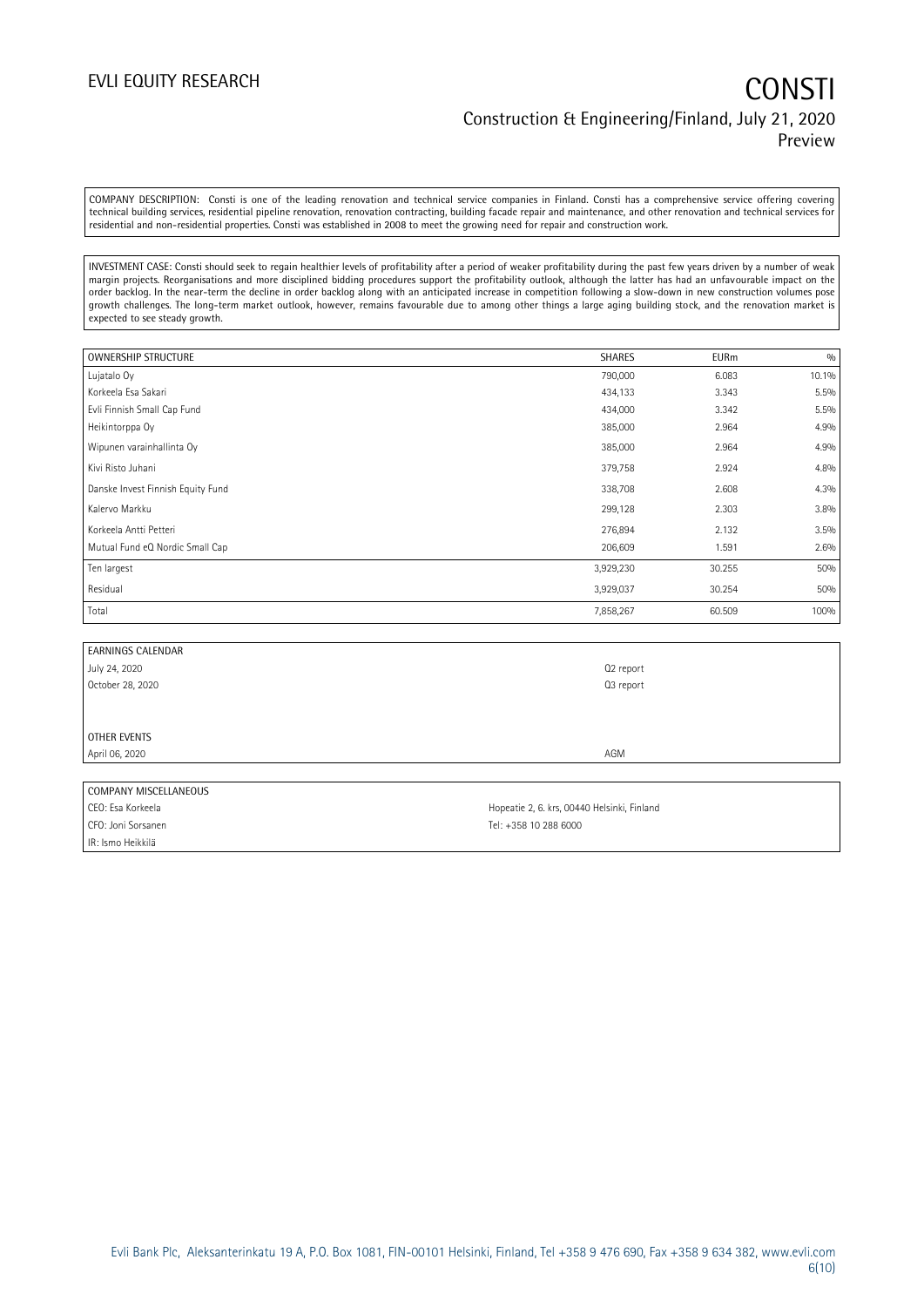DEFINITIONS

| P/E                                                                              | EPS                                                                                  |
|----------------------------------------------------------------------------------|--------------------------------------------------------------------------------------|
|                                                                                  |                                                                                      |
| Price per share<br>Earnings per share                                            | Profit before extraord. items and taxes-income taxes + minority interest             |
|                                                                                  | Number of shares                                                                     |
| P/BV                                                                             | <b>DPS</b>                                                                           |
|                                                                                  |                                                                                      |
| Price per share                                                                  | Dividend for the financial period per share                                          |
| Shareholders' equity + taxed provisions per share                                |                                                                                      |
|                                                                                  |                                                                                      |
| Market cap                                                                       | OCF (Operating cash flow)                                                            |
|                                                                                  |                                                                                      |
| Price per share * Number of shares                                               | EBITDA - Net financial items - Taxes - Increase in working                           |
|                                                                                  | capital - Cash NRIs ± Other adjustments                                              |
|                                                                                  |                                                                                      |
| EV (Enterprise value)                                                            | FCF (Free cash flow)                                                                 |
| Market cap + net debt + minority interest at market value $-$                    |                                                                                      |
| share of associated companies at market value                                    | Operating cash flow - operative CAPEX - acquisitions + divestments                   |
|                                                                                  |                                                                                      |
|                                                                                  |                                                                                      |
| EV/Sales                                                                         | FCF yield, %                                                                         |
| Enterprise value                                                                 | Free cash flow                                                                       |
| Sales                                                                            | Market cap                                                                           |
|                                                                                  |                                                                                      |
| EV/EBITDA                                                                        | Operative CAPEX/sales                                                                |
|                                                                                  |                                                                                      |
| Enterprise value<br>Earnings before interest, tax, depreciation and amortization | Capital expenditure - divestments - acquisitions<br>Sales                            |
|                                                                                  |                                                                                      |
| EV/EBIT                                                                          | Net working capital                                                                  |
|                                                                                  |                                                                                      |
| Enterprise value                                                                 | Current assets - current liabilities                                                 |
| Operating profit                                                                 |                                                                                      |
| Net debt                                                                         | Capital employed/Share                                                               |
|                                                                                  |                                                                                      |
| Interest bearing debt - financial assets                                         | Total assets - non-interest bearing debt                                             |
|                                                                                  | Number of shares                                                                     |
| Total assets                                                                     | Gearing                                                                              |
|                                                                                  |                                                                                      |
| Balance sheet total                                                              | Net debt                                                                             |
|                                                                                  | Equity                                                                               |
|                                                                                  |                                                                                      |
| Div yield, %                                                                     | Debt/Equity, %                                                                       |
| Dividend per share                                                               |                                                                                      |
| Price per share                                                                  | Interest bearing debt<br>Shareholders' equity + minority interest + taxed provisions |
|                                                                                  |                                                                                      |
|                                                                                  |                                                                                      |
| Payout ratio, %                                                                  | Equity ratio, %                                                                      |
|                                                                                  |                                                                                      |
| Total dividends                                                                  | Shareholders' equity $+$ minority interest $+$ taxed provisions                      |
| Earnings before extraordinary items and taxes - income taxes + minority interest | Total assets - interest-free loans                                                   |
|                                                                                  |                                                                                      |
| ROCE, %                                                                          | CAGR, %                                                                              |
|                                                                                  |                                                                                      |
| Profit before extraordinary items + interest expenses+ other financial costs     |                                                                                      |
| Balance sheet total - non-interest bearing debt (average)                        | Cumulative annual growth rate = Average growth per year                              |
|                                                                                  |                                                                                      |
| ROE, %                                                                           |                                                                                      |
|                                                                                  |                                                                                      |
| Profit before extraordinary items and taxes - income taxes                       |                                                                                      |
| Shareholder's equity + minority interest + taxed provisions (average)            |                                                                                      |
|                                                                                  |                                                                                      |
|                                                                                  |                                                                                      |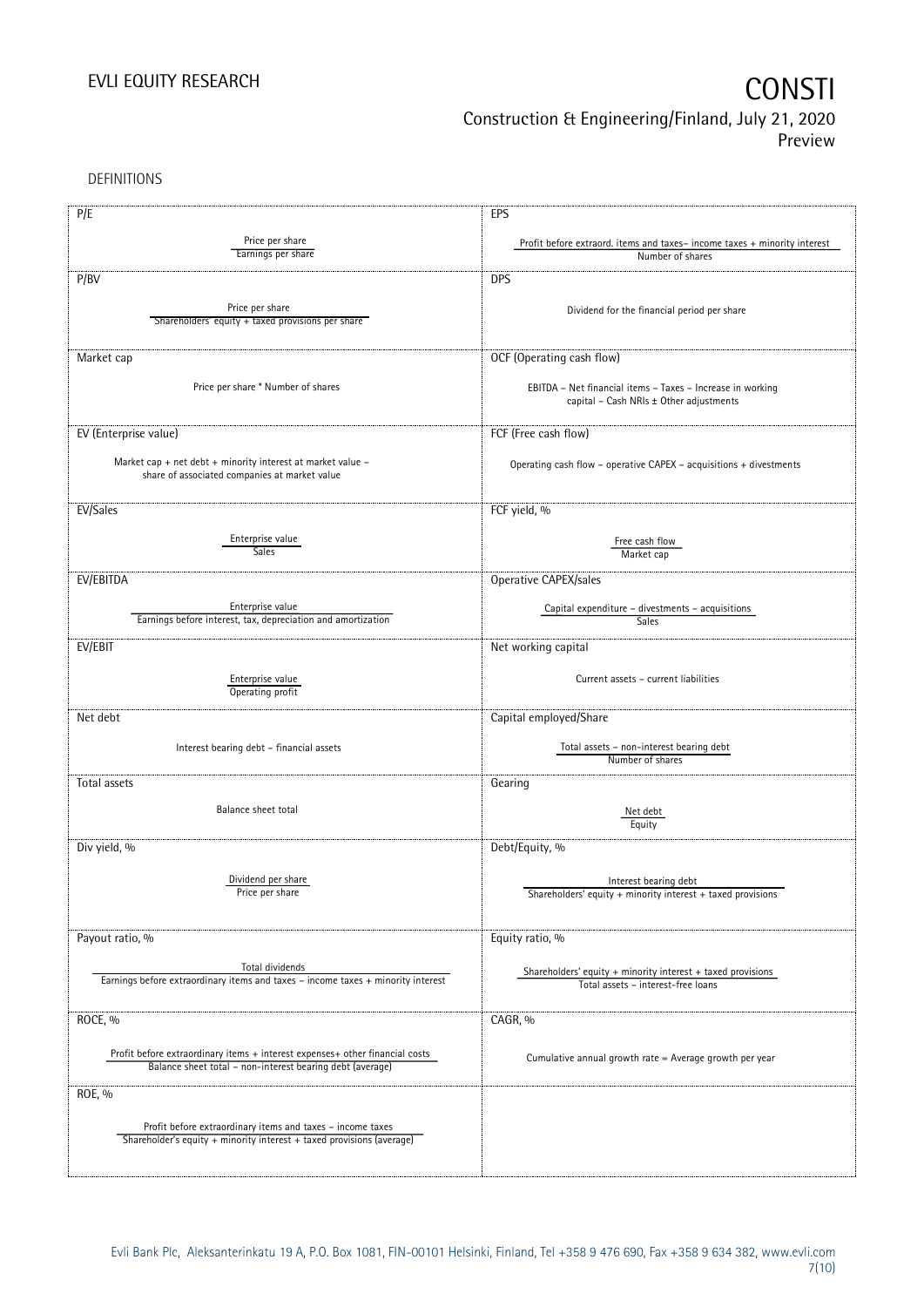### EVLI EQUITY RESEARCH

# Construction & Engineering/Finland, July 21, 2020 Preview

### Important Disclosures

Evli Research Partners Plc ("ERP") uses 12-month target prices. Target prices are defined by utilizing analytical techniques based on financial theory including (but not limited to) discounted cash flow analysis and comparative valuation. The selection of valuation methods depends on different circumstances. Target prices may be altered on the basis of new information coming to light in the underlying company or changes in interest rates, changes in foreign exchange rates, other securities prices or market indices or outlook for the aforementioned factors or other factors that may change the conditions of financial markets. Recommendations and changes by analysts are available at [Analysts' recommendations and ratings revisions](https://research.evli.com/JasperAllModels.action?authParam=key;461&authParam=x;G3rNagWrtf7K&authType=3). Investment recommendations are defined as follows: Target price compared to share price Recommendation



The graph above shows the distribution of ERP's recommendations of companies under coverage in 11th of May 2020. If recommendation is not given, it is not mentioned here.

### Name(s) of the analyst(s): Salokivi

This research report has been prepared by Evli Research Partners Plc ("ERP" or "Evli Research"). ERP is a subsidiary of Evli Bank Plc. Production of the investment recommendation has been concluded on 21.7.2020, 9:15. This report has been published on 21.7.2020, 9:30.

None of the analysts contributing to this report, persons under their guardianship or corporations under their control have a position in the shares of the company or related securities.

The date and time for any price of financial instruments mentioned in the recommendation refer to the previous trading day's closing price(s) unless otherwise stated in the report.

Each analyst responsible for the content of this report assures that the expressed views accurately reflect the personal views of each analyst on the covered companies and securities. Each analyst assures that (s)he has not been, nor are or will be, receiving direct or indirect compensation related to the specific recommendations or views contained in this report.

Companies in the Evli Group, affiliates or staff of companies in the Evli Group, may perform services for, solicit business from, hold long or short positions in, or otherwise be interested in the investments (including derivatives) of any company mentioned in the publication or report.

Neither ERP nor any company within the Evli Group have managed or co-managed a public offering of the company's securities during the last 12 months prior to, received compensation for investment banking services from the company during the last 12 months prior to the publication of the research report.

ERP has signed an agreement with the issuer of the financial instruments mentioned in the recommendation, which includes production of research reports. This assignment has a limited economic and financial impact on ERP and/or Evli. Under the assignment ERP performs services including, but not limited to, arranging investor meetings or –events, investor relations communication advisory and production of research material.

ERP or another company within the Evli Group does not have an agreement with the company to perform market making or liquidity providing services.

For the prevention and avoidance of conflicts of interests with respect to this report, there is an information barrier (Chinese wall) between Investment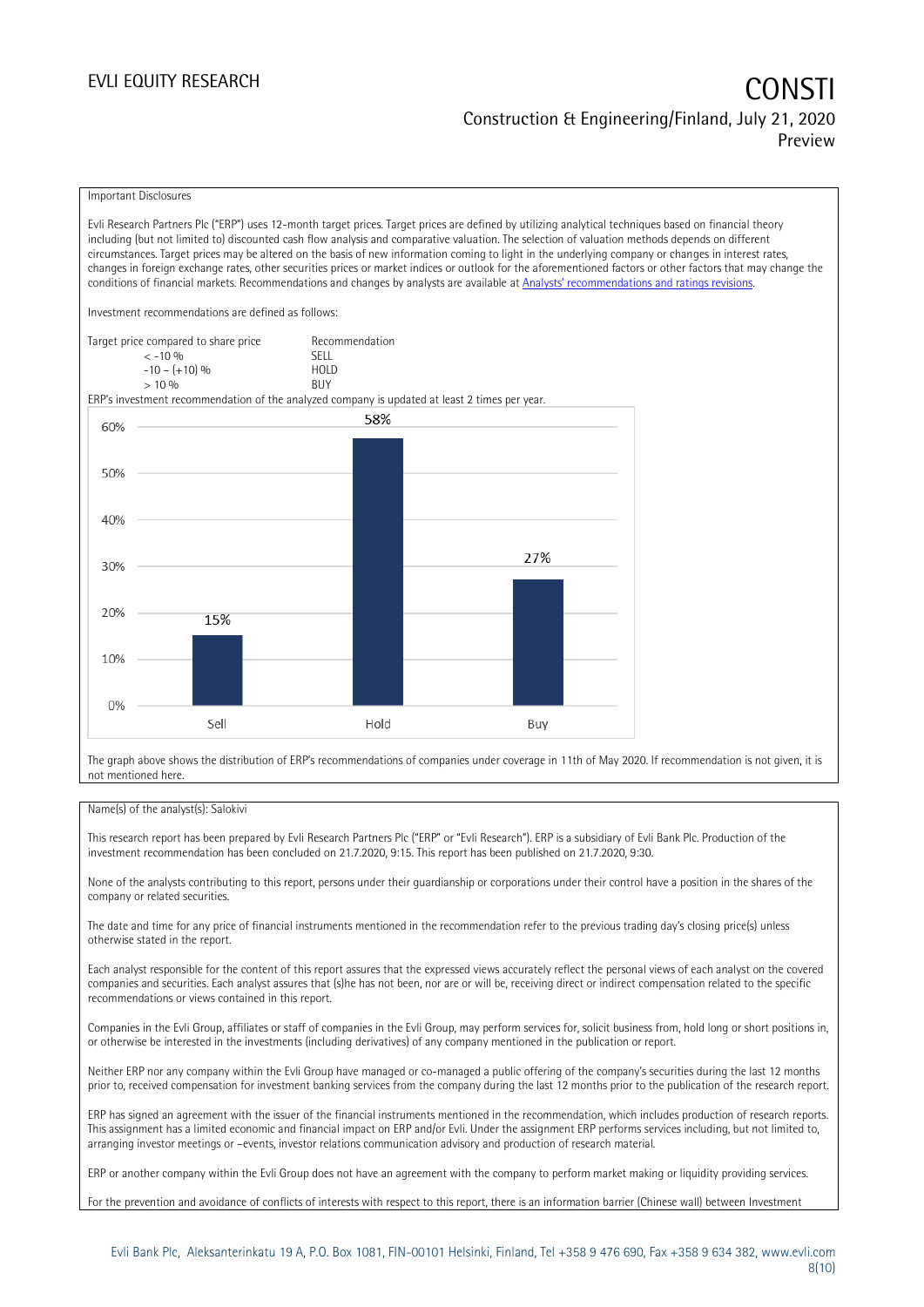## EVLI EQUITY RESEARCH **CONSTITUTE OF A CONSTITUTE OF A CONSTITUTE OF A CONSTITUTE OF A CONSTITUTE OF A CONSTITUTE** Construction & Engineering/Finland, July 21, 2020 Preview

Research and Corporate Finance units concerning unpublished investment banking services to the company. The remuneration of the analyst(s) is not tied directly or indirectly to investment banking transactions or other services performed by Evli Bank Plc or any company within Evli Group.

This report has not been disclosed to the company prior to its dissemination.

This report is provided and intended for informational purposes only and may not be used or considered under any circumstances as an offer to sell or buy any securities or as advice to trade any securities.

This report is based on sources ERP considers to be correct and reliable. The sources include information providers Reuters and Bloomberg, stock-exchange releases from the companies and other company news, Statistics Finland and articles in newspapers and magazines. However, ERP does not guarantee the materialization, correctness, accuracy or completeness of the information, opinions, estimates or forecasts expressed or implied in the report. In addition, circumstantial changes may have an influence on opinions and estimates presented in this report. The opinions and estimates presented are valid at the moment of their publication and they can be changed without a separate announcement. Neither ERP nor any company within the Evli Group are responsible for amending, correcting or updating any information, opinions or estimates contained in this report. Neither ERP nor any company within the Evli Group will compensate any direct or consequential loss caused by or derived from the use of the information represented in this publication.

All information published in this report is for the original recipient's private and internal use only. ERP reserves all rights to the report. No part of this publication may be reproduced or transmitted in any form or by any means, electronic, mechanical, photocopying, recording or otherwise, or stored in any retrieval system of any nature, without the written permission of ERP.

This report or its copy may not be published or distributed in Australia, Canada, Hong Kong, Japan, New Zealand, Singapore or South Africa. The publication or distribution of this report in certain other jurisdictions may also be restricted by law. Persons into whose possession this report comes are required to inform themselves about and to observe any such restrictions.

Evli Bank Plc is not registered as a broker-dealer with the U. S. Securities and Exchange Commission ("SEC"), and it and its analysts are not subject to SEC rules on securities analysts' certification as to the currency of their views reflected in the research report. Evli Bank is not a member of the Financial Industry Regulatory Authority ("FINRA"). It and its securities analysts are not subject to FINRA's rules on Communications with the Public and Research Analysts and Research Reports and the attendant requirements for fairness, balance and disclosure of potential conflicts of interest. This research report is only being offered in U.S. by Auerbach Grayson & Company, LLC (Auerbach Grayson) to Major U.S. Institutional Investors and is not available to, and should not be used by, any U.S. person or entity that is not a Major U.S. Institutional Investor. Auerbach Grayson is a broker-dealer registered with the U.S. Securities and Exchange Commission and is a member of the FINRA. U.S. entities seeking more information about any of the issuers or securities discussed in this report should contact Auerbach Grayson. The securities of non-U.S. issuers may not be registered with or subject to SEC reporting and other requirements.

ERP is not a supervised entity but its parent company Evli Bank Plc is supervised by the Finnish Financial Supervision Authority.